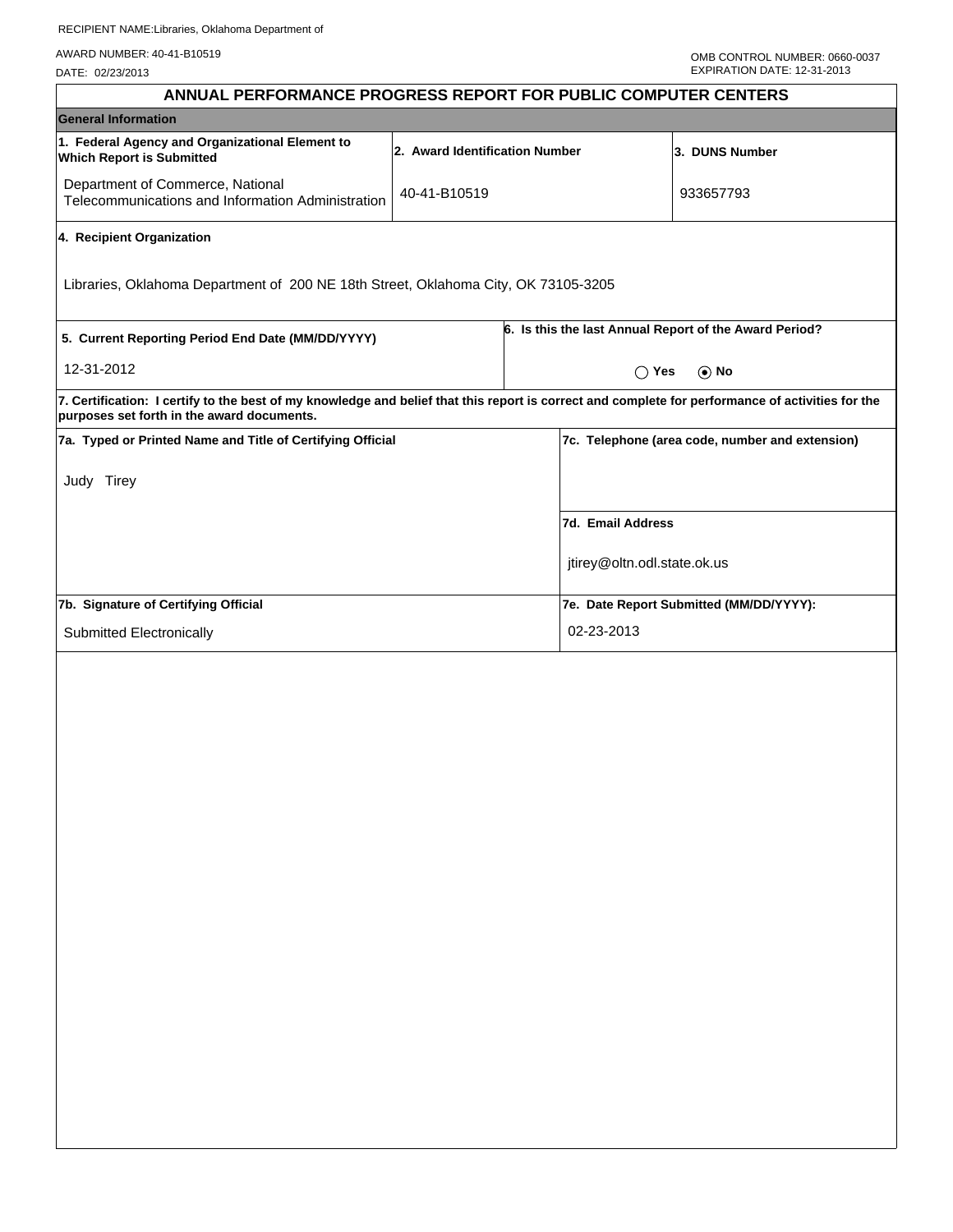RECIPIENT NAME:Libraries, Oklahoma Department of

AWARD NUMBER: 40-41-B10519

DATE: 02/23/2013

 **PROJECT INDICATORS**

**1. Are you establishing new Public Computer Centers (PCCs) or improving existing PCCs?**

 **New Improved Both**

**2. How many PCCs were established or improved, and what type of institution(s) were they associated with? Please provide actual total numbers to date. Figures should be reported cumulatively from award inception to the end of the most recent calendar year. Recipients should only count the PCCs that were fully established or in which improvements have been fully completed in that year (that is, partial improvements should not be counted).**

| <b>Institutions</b>                                            | <b>Established</b> | <b>Improved</b> | Total |  |
|----------------------------------------------------------------|--------------------|-----------------|-------|--|
| Schools (K-12)                                                 |                    |                 |       |  |
| <b>Libraries</b>                                               | 0                  | 51              | 51    |  |
| <b>Community Colleges</b>                                      | 0                  | 0               | 0     |  |
| <b>Universities / Colleges</b>                                 | 0                  | 0               | O     |  |
| <b>Medical / Health care Facilities</b>                        | 0                  | $\Omega$        | C     |  |
| <b>Public Safety Entities</b>                                  | 0                  | $\Omega$        |       |  |
| Job-Training and/or Economic Development<br><b>Institution</b> | 0                  | $\Omega$        |       |  |
| <b>Other Community Support-Governmental</b>                    | 0                  | $\Omega$        |       |  |
| (please specify):                                              |                    |                 |       |  |
| <b>Other Community Support-Non-Governmental</b>                |                    | $\Omega$        |       |  |
| (please specify):                                              |                    |                 |       |  |

**3. Please complete the following chart for each PCC established or improved using BTOP funds. Please provide actual total numbers to date.**

| 3.a. New PCCs          |                                                                    |                                                                   |                                                           |                                                                  |                                                   |  |  |
|------------------------|--------------------------------------------------------------------|-------------------------------------------------------------------|-----------------------------------------------------------|------------------------------------------------------------------|---------------------------------------------------|--|--|
| <b>New PCC Address</b> | Number of<br><b>Workstations</b><br><b>Available to the Public</b> | <b>Total Hours of</b><br>Operation per 120-<br>hour Business Week | <b>Total Hours of</b><br>Operation per 48-hour<br>Weekend | <b>Speed of Broadband</b><br><b>Access to Facility</b><br>(Mbps) | <b>Average Number of</b><br><b>Users per Week</b> |  |  |
| 0                      |                                                                    |                                                                   |                                                           |                                                                  |                                                   |  |  |
|                        |                                                                    | Add New PCC                                                       | <b>Remove New PCC</b>                                     |                                                                  |                                                   |  |  |
| $ 3 h $ Improved PCCs  |                                                                    |                                                                   |                                                           |                                                                  |                                                   |  |  |

| <b>New PCC Address</b>               | Number of<br>Workstations<br><b>Available to the Public</b>  | <b>Total Hours of</b><br><b>Operation per 120-</b><br>hour Business Week                     | <b>Total Hours of</b><br><b>Operation per 48-hour</b><br>Weekend | Speed of Broadband<br><b>Access to Facility</b><br>(Mbps)                                                                                   | <b>Average Number of</b><br><b>Users per Week</b> |  |  |
|--------------------------------------|--------------------------------------------------------------|----------------------------------------------------------------------------------------------|------------------------------------------------------------------|---------------------------------------------------------------------------------------------------------------------------------------------|---------------------------------------------------|--|--|
| <b>Prior to Improvement</b>          |                                                              |                                                                                              |                                                                  |                                                                                                                                             |                                                   |  |  |
| Submitted via<br>attachment          | $\Omega$                                                     | $\Omega$                                                                                     | 0                                                                | 0                                                                                                                                           | 0                                                 |  |  |
| Add New PCC<br><b>Remove New PCC</b> |                                                              |                                                                                              |                                                                  |                                                                                                                                             |                                                   |  |  |
| After Improvement                    |                                                              |                                                                                              |                                                                  |                                                                                                                                             |                                                   |  |  |
| Submitted via<br>attachment          | $\Omega$                                                     | $\mathbf 0$                                                                                  | $\Omega$                                                         | 0                                                                                                                                           | 0                                                 |  |  |
|                                      |                                                              | Add New PCC                                                                                  | <b>Remove New PCC</b>                                            |                                                                                                                                             |                                                   |  |  |
|                                      |                                                              | 4.a. Please check the primary uses of the PCCs funded by this award. (Check all that apply.) |                                                                  |                                                                                                                                             |                                                   |  |  |
| $ \sqrt{ } $ Open Lab Time           | Other                                                        | <b>Training</b><br>$ \checkmark $                                                            |                                                                  |                                                                                                                                             |                                                   |  |  |
|                                      | 4.b. If "other," please specify the primary use of the PCCs: |                                                                                              |                                                                  |                                                                                                                                             |                                                   |  |  |
| NA                                   |                                                              |                                                                                              |                                                                  |                                                                                                                                             |                                                   |  |  |
|                                      |                                                              |                                                                                              |                                                                  |                                                                                                                                             |                                                   |  |  |
|                                      |                                                              |                                                                                              |                                                                  | $\,$ Please list all of the PCC broadband equinment and/or sunnlies you have purchased during the past year using BTOP grant funds or other |                                                   |  |  |

**5. Please list all of the PCC broadband equipment and/or supplies you have purchased during the past year using BTOP grant funds or other (matching) funds, including any customer premises equipment or end-user devices. If additional space is needed, please attach a list of**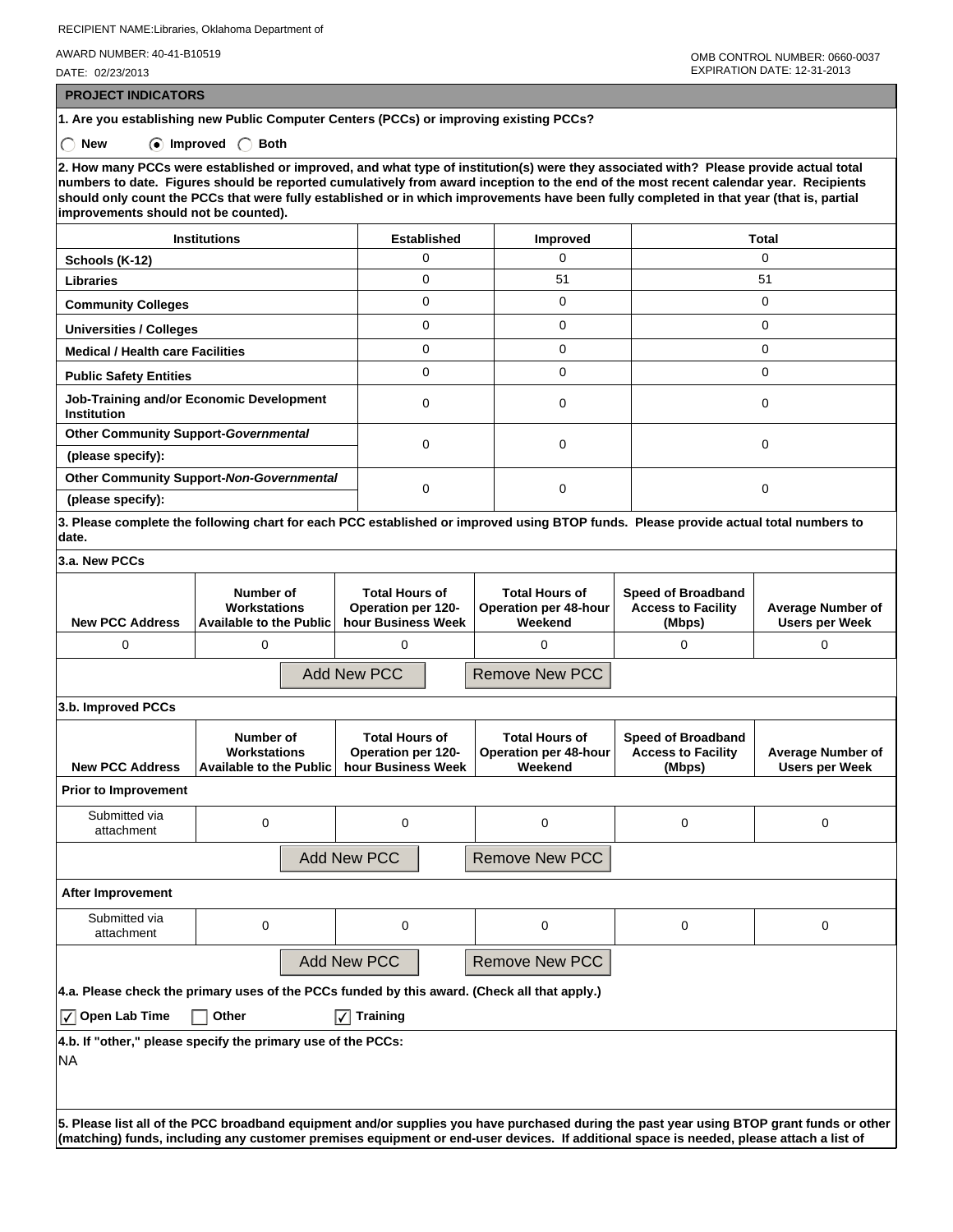DATE: 02/23/2013

**equipment and/or supplies. Please also describe how the equipment and supplies have been deployed (600 words or less).**

| <b>Manufacturer</b>                                                                                                                                                                                               | <b>Items</b>                                  | Unit Cost per<br>Item | Number of<br><b>Units</b> |                                            | Narrative description of how the equipment and supplies were<br>deployed                                                                                                                                                                                                                                                                                    |                                                                                                                                                                                                                                                   |       |  |
|-------------------------------------------------------------------------------------------------------------------------------------------------------------------------------------------------------------------|-----------------------------------------------|-----------------------|---------------------------|--------------------------------------------|-------------------------------------------------------------------------------------------------------------------------------------------------------------------------------------------------------------------------------------------------------------------------------------------------------------------------------------------------------------|---------------------------------------------------------------------------------------------------------------------------------------------------------------------------------------------------------------------------------------------------|-------|--|
|                                                                                                                                                                                                                   |                                               |                       |                           |                                            |                                                                                                                                                                                                                                                                                                                                                             |                                                                                                                                                                                                                                                   |       |  |
| Cisco                                                                                                                                                                                                             | Cisco 2951 series<br>router                   | 6,950                 | 14                        |                                            | Routers were purchased through Heartland, the vendor selected by the Erate bid<br>process. Routers were shipped to the vendor warehouse and stored. When libraries<br>reached the router installation stage, vendor was contacted and installation<br>scheduled. Installation completed                                                                     |                                                                                                                                                                                                                                                   |       |  |
| Cisco                                                                                                                                                                                                             | Cisco 3945 series<br>router                   | 10,500                | 1                         |                                            | Installation completed.                                                                                                                                                                                                                                                                                                                                     | Router was purchased through Heartland, the vendor selected by the Erate bid<br>process. This router was shipped to the vendor warehouse and stored until library<br>reached installation stage. Vendor was contacted and installation scheduled. |       |  |
| Cisco                                                                                                                                                                                                             | Cisco T3/E3<br>module                         | 7,900                 | 1                         |                                            | T3/E3 module purchased through Heartland, the vendor selected by the Erate bid<br>process. Module was shipped to the vendor warehouse and stored until library<br>reached installation stage. Vendor was contacted and installation scheduled.<br>Installation completed.                                                                                   |                                                                                                                                                                                                                                                   |       |  |
| Tandberg                                                                                                                                                                                                          | <b>Tandberg Codian</b><br>8510, 198510        | 66,000                | 1                         |                                            | Tandberg Codian 8510 was purchased through SKC, the vendor selected by the Erate<br>bid process. The unit was shipped from SKC directly to Onenet, the state<br>government and universities internet provider. It will remain at Onenet to be used<br>by the Okconnect libraries. When not in use by Okconnect, it will be available to any<br>Onenet user. |                                                                                                                                                                                                                                                   |       |  |
| Tandberg                                                                                                                                                                                                          | Media blade, 8510,<br>198510V04               | 6,600                 | 1                         |                                            | A media blade was purchased from SKC, the vendor selected by the Erate bid<br>process. The blade was shipped from SKC to Onenet, the state government and<br>universities internet provider. It will remain at Onenet to be used by the Okconnect<br>libraries. When not in use by Okconnect, it will be available to any Onenet user.                      |                                                                                                                                                                                                                                                   |       |  |
| Tandberg                                                                                                                                                                                                          | Content server<br>1153601                     | 24,000                | 1                         |                                            | The content server was purchased from SKC, the vendor selected by the Erate bid<br>process. The server was shipped from SKC to Onenet, the state government and<br>universities internet provider. It will remain at Onenet to be used by the Okconnect<br>libraries. When not in use by Okconnect, it will be available to any Onenet user.                |                                                                                                                                                                                                                                                   |       |  |
| Tandberg                                                                                                                                                                                                          | Tandberg C60/65"<br>Videoconferencing<br>unit | 56,770                | 9                         |                                            | The 9 videoconferencing units were purchased from SKC, the vendor selected by the<br>Erate bid process. Each unit was shipped from SKC to the library. Installation was<br>scheduled and a SKC technician installed the videoconferencing unit and trained the<br>library staff in its use.                                                                 |                                                                                                                                                                                                                                                   |       |  |
| Tandberg                                                                                                                                                                                                          | Tandberg C40/52"<br>Videoconferencing<br>unit | 29,690                | 24                        |                                            | The 24 videoconferencing units were purchased from SKC, the vendor selected by<br>the Erate bid process. Each unit was shipped from SKC to the library. Installation was<br>scheduled and a SKC technician installed the videoconferencing unit and trained the<br>library staff in its use.                                                                |                                                                                                                                                                                                                                                   |       |  |
| Tandberg                                                                                                                                                                                                          | Tandberg C40/52"<br>Videoconferencing<br>unit | 26.703                | 1                         |                                            | The videoconferencing unit was purchased from SKC, the vendor selected by the<br>Erate bid process. The unit was shipped from SKC to the library. Installation was<br>scheduled and a SKC technician installed the videoconferencing unit and trained the<br>library staff in its use.                                                                      |                                                                                                                                                                                                                                                   |       |  |
| Cisco                                                                                                                                                                                                             | Cisco 2951 Route<br>without T3                | 4,965                 | 9                         |                                            | The routers were purchased from Chickasaw, the vendor selected by the Erate bid<br>process. The units were stored in the company warehouse and delivered to the<br>library by the Chickasaw technician for installation.                                                                                                                                    |                                                                                                                                                                                                                                                   |       |  |
|                                                                                                                                                                                                                   |                                               |                       |                           |                                            |                                                                                                                                                                                                                                                                                                                                                             |                                                                                                                                                                                                                                                   |       |  |
| Totals:                                                                                                                                                                                                           |                                               | 240.078               | 62                        |                                            |                                                                                                                                                                                                                                                                                                                                                             |                                                                                                                                                                                                                                                   |       |  |
|                                                                                                                                                                                                                   |                                               | <b>Add Equipment</b>  |                           |                                            | Remove Equipment                                                                                                                                                                                                                                                                                                                                            |                                                                                                                                                                                                                                                   |       |  |
| 6. For PCC access and training provided with BTOP grant funds, please provide the information below. Figures should be reported<br>cumulatively from award inception to the end of the most recent calendar year. |                                               |                       |                           |                                            |                                                                                                                                                                                                                                                                                                                                                             |                                                                                                                                                                                                                                                   |       |  |
| <b>Types of Access or Training</b>                                                                                                                                                                                |                                               |                       |                           | <b>Number of People</b><br><b>Targeted</b> | <b>Number of People</b><br>Participating                                                                                                                                                                                                                                                                                                                    | <b>Total Hours of Training</b><br><b>Offered</b>                                                                                                                                                                                                  |       |  |
| <b>Open Lab Access</b>                                                                                                                                                                                            |                                               |                       |                           | 1,500,000                                  | 909,786                                                                                                                                                                                                                                                                                                                                                     | 0                                                                                                                                                                                                                                                 |       |  |
| Multimedia                                                                                                                                                                                                        |                                               |                       | 0                         | 0                                          | 0                                                                                                                                                                                                                                                                                                                                                           |                                                                                                                                                                                                                                                   |       |  |
| <b>Office skills</b>                                                                                                                                                                                              |                                               |                       |                           |                                            | 2,000                                                                                                                                                                                                                                                                                                                                                       | 1,241                                                                                                                                                                                                                                             | 2,689 |  |
| <b>ESL</b>                                                                                                                                                                                                        |                                               |                       |                           | 250                                        | 133                                                                                                                                                                                                                                                                                                                                                         | 512                                                                                                                                                                                                                                               |       |  |
| <b>GED</b>                                                                                                                                                                                                        |                                               |                       |                           | 250                                        | 25                                                                                                                                                                                                                                                                                                                                                          | 34                                                                                                                                                                                                                                                |       |  |